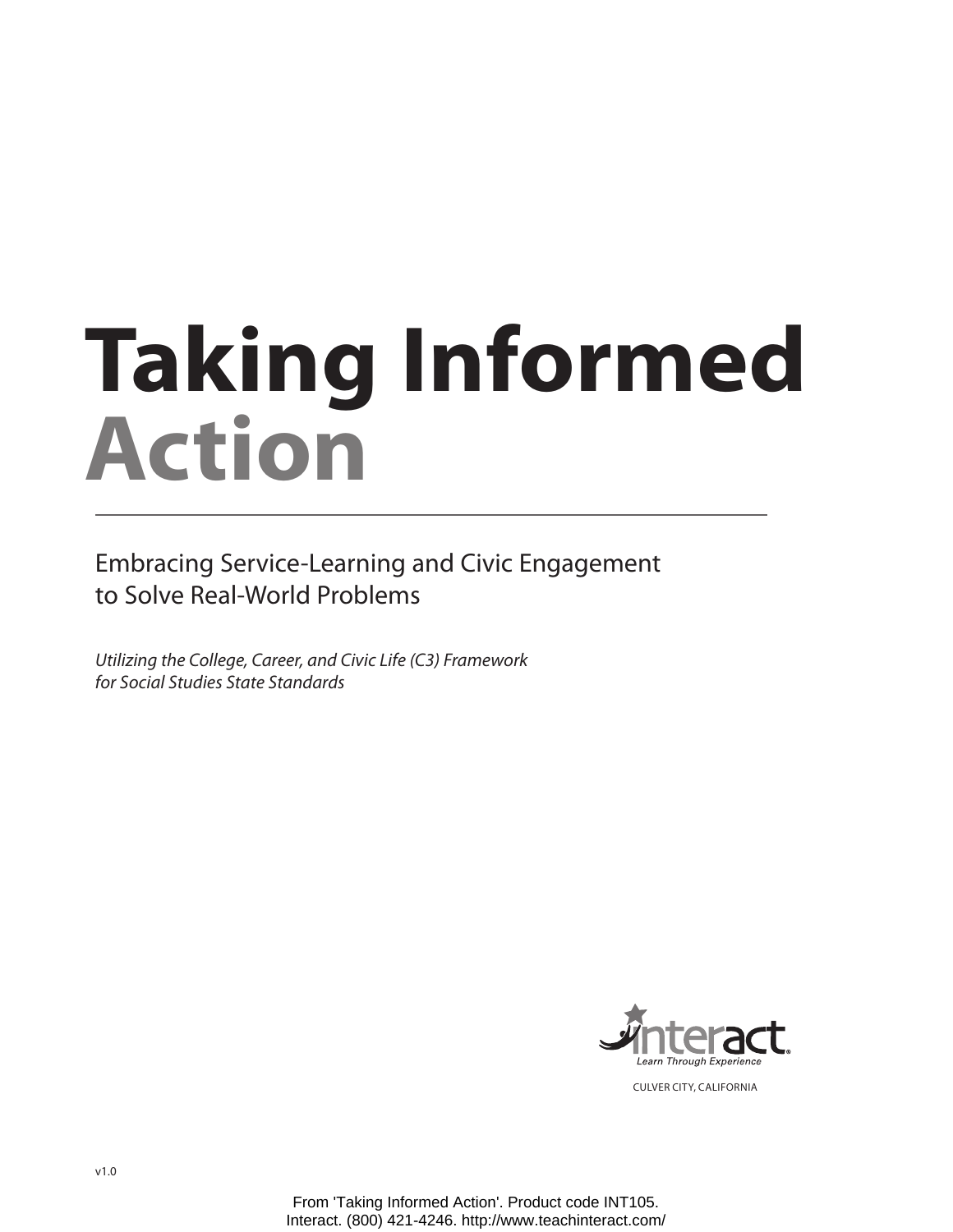

#### **About the author**

Greg Timmons has been a social studies teacher for over thirty years, teaching at both middle and high school levels. He is also a freelance curriculum writer and education consultant. Timmons has written numerous lessons for Interact, including Government Activators, and hosts Interact's website Teacher's Center: Your Community for Active Learning Strategies. He resides in Washington and Montana.

Copy Editor: Emily Rose Oachs Graphic Designer: Elio Barajas Editorial Director: Dawn P. Dawson Project Coordinator: Dr. Aaron Willis

©2015 Interact, a division of Social Studies School Service All rights reserved.

Printed in the United States of America

Interact 10200 Jefferson Boulevard, P.O. Box 802 Culver City, CA 90232-0802 United States of America

(310) 839-2436 (800) 421-4246

www.teachinteract.com access@teachinteract.com

Only those pages intended for student use as handouts may be reproduced by the teacher who has purchased this volume. No part of this publication may be reproduced, stored in a retrieval system, or transmitted, in any form or by any means—electronic, mechanical, photocopying, recording without prior written permission from the publisher.

Links to online sources are provided in the teacher pages and text. Please note that these links were valid at the time of production, but the websites may have since been discontinued.

ISBN: 978-1-56004-936-4 e-book ISBN: 978-1-56004-937-1 Product Code: INT105

> From 'Taking Informed Action'. Product code INT105. Interact. (800) 421-4246. http://www.teachinteract.com/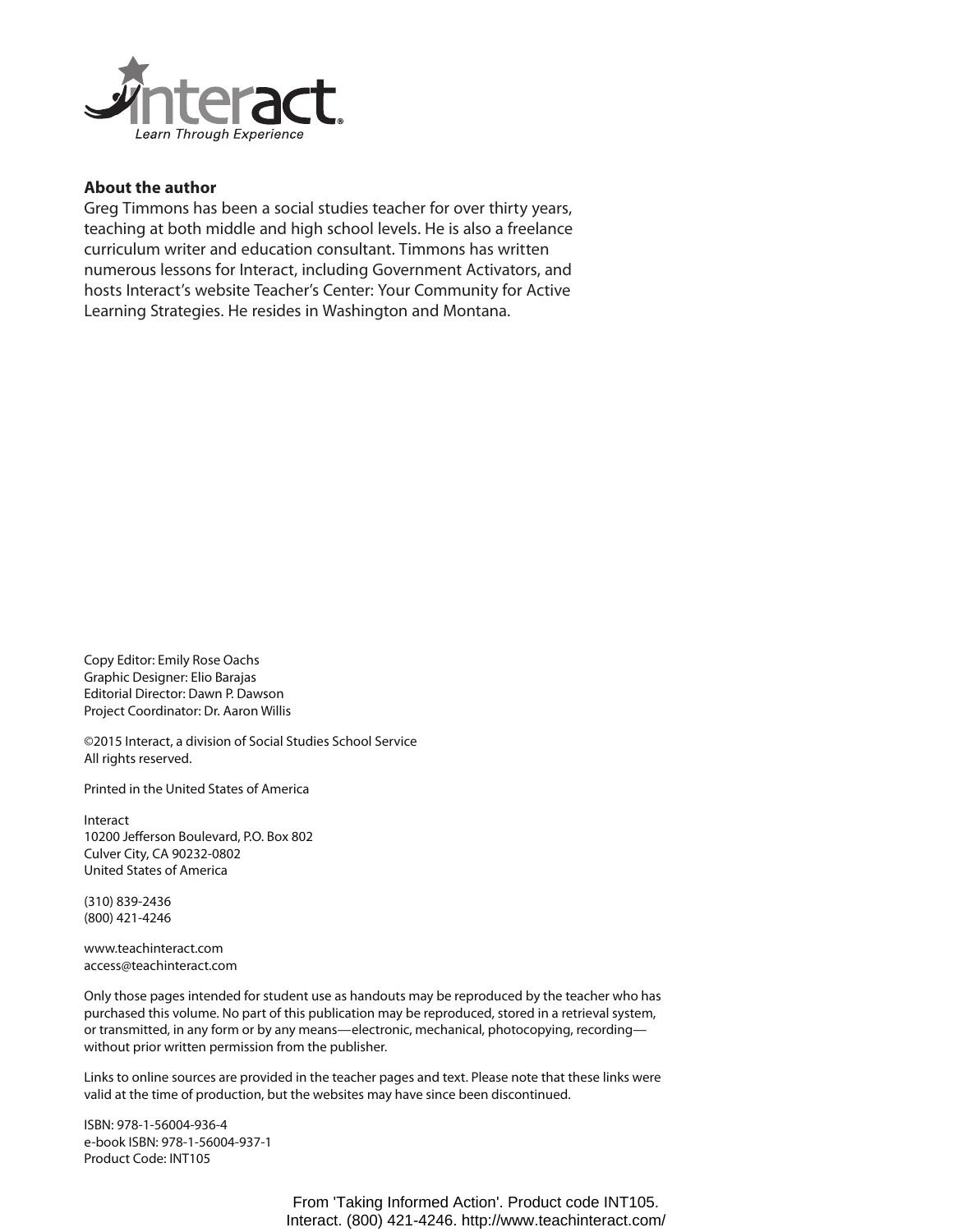# **Welcome to Taking Informed Action!**

Utilizing the College, Career, and Civic Life (C3) Framework for Social Studies State Standards, this service-learning instructional unit engages students in civic engagement to solve real-world problems. Students address public problems individually and collaboratively in order to maintain, strengthen, and improve their communities. Civic virtue and principles of democracy guide civic engagement in discussing issues and making informed choices and judgments with civility, respect, and fairness toward the goal of the common good.

Students analyze issues in their school or community, or on national and even international levels, in order to identify

problems posed by the issues, explore why they are problems, and build plans to actively engage in addressing the problems. Students then develop proposals to promote their plans to fellow students, teachers, parents, and school administration. Once their proposals have been accepted, students will design procedures to implement the plans, and then execute the service-learning project, evaluate its effectiveness, and publicize the results.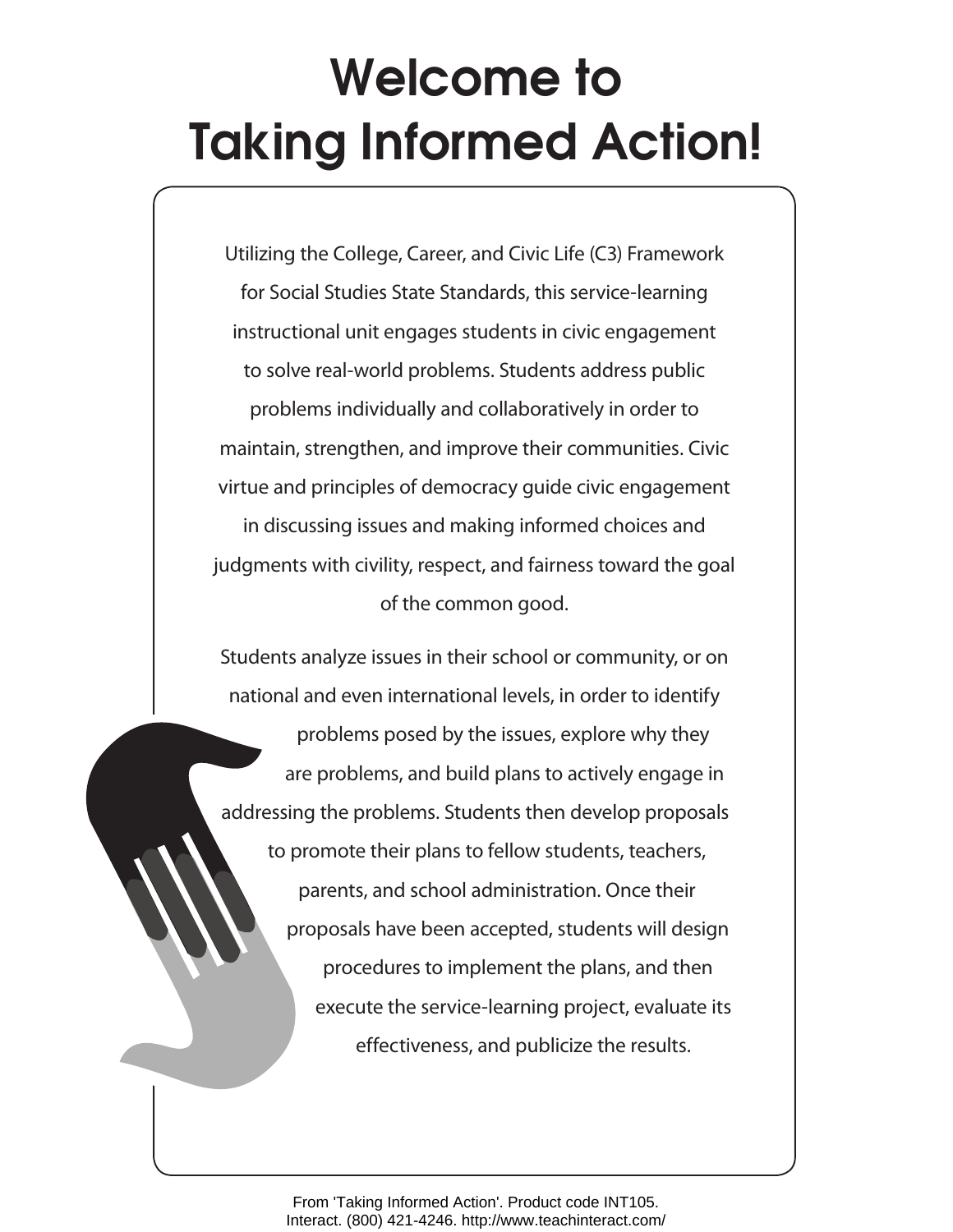## **Contents**  $\bullet$

 $\bullet$ 

|                              | <b>Introduction to the C3 Framework and</b><br>Its Application to Service-Learning  2 |
|------------------------------|---------------------------------------------------------------------------------------|
|                              |                                                                                       |
|                              |                                                                                       |
|                              | <b>Lesson Plans-Getting Started</b>                                                   |
|                              | Activity 1: Dimension 1, Developing Questions<br>and Planning Inquiries  10           |
|                              | Activity 2: Dimension 2, Applying Disciplinary Concepts                               |
|                              | Activity 3: Dimension 3, Evaluating Sources and                                       |
|                              | Activity 4: Dimension 4, Communicating Conclusions<br>and Taking Informed Action  18  |
|                              |                                                                                       |
| <b>Reproducible Handouts</b> |                                                                                       |
|                              | Activity 1: Identifying Your Service-Learning Project 25                              |
|                              | Activity 2: Understanding Your Service-Learning                                       |
|                              | Activity 3: Evaluating the Sources of Your Research 38                                |
|                              | Activity 4: Communicating Conclusions about Your                                      |

Service-Learning Project Execution Plan..................... 48

Service-Learning Project ........................ 43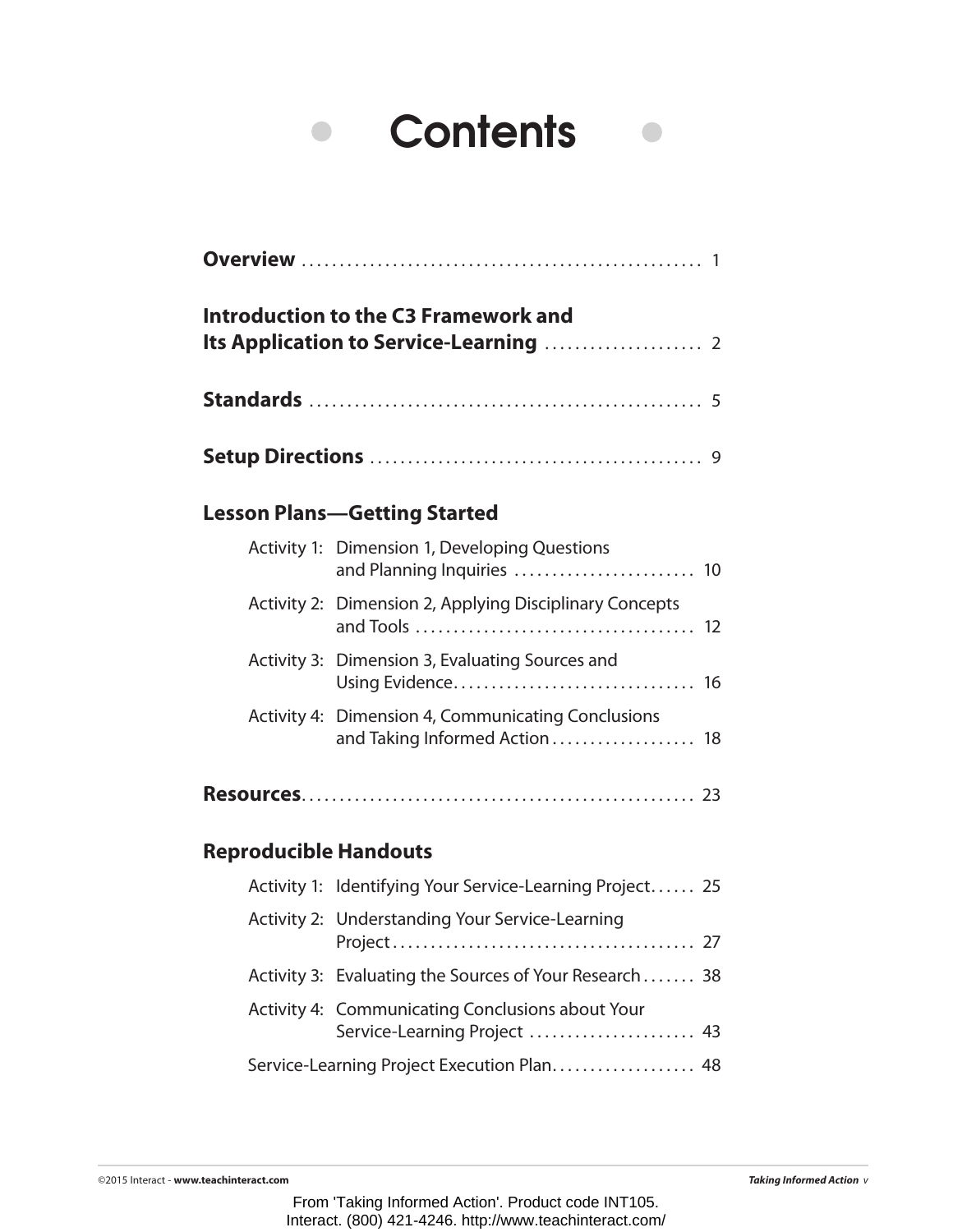| Service-Learning Presentation Evaluation Form  49 |
|---------------------------------------------------|
|                                                   |
|                                                   |
|                                                   |
|                                                   |
|                                                   |
|                                                   |
|                                                   |
| Release Form for Photographic Images 58           |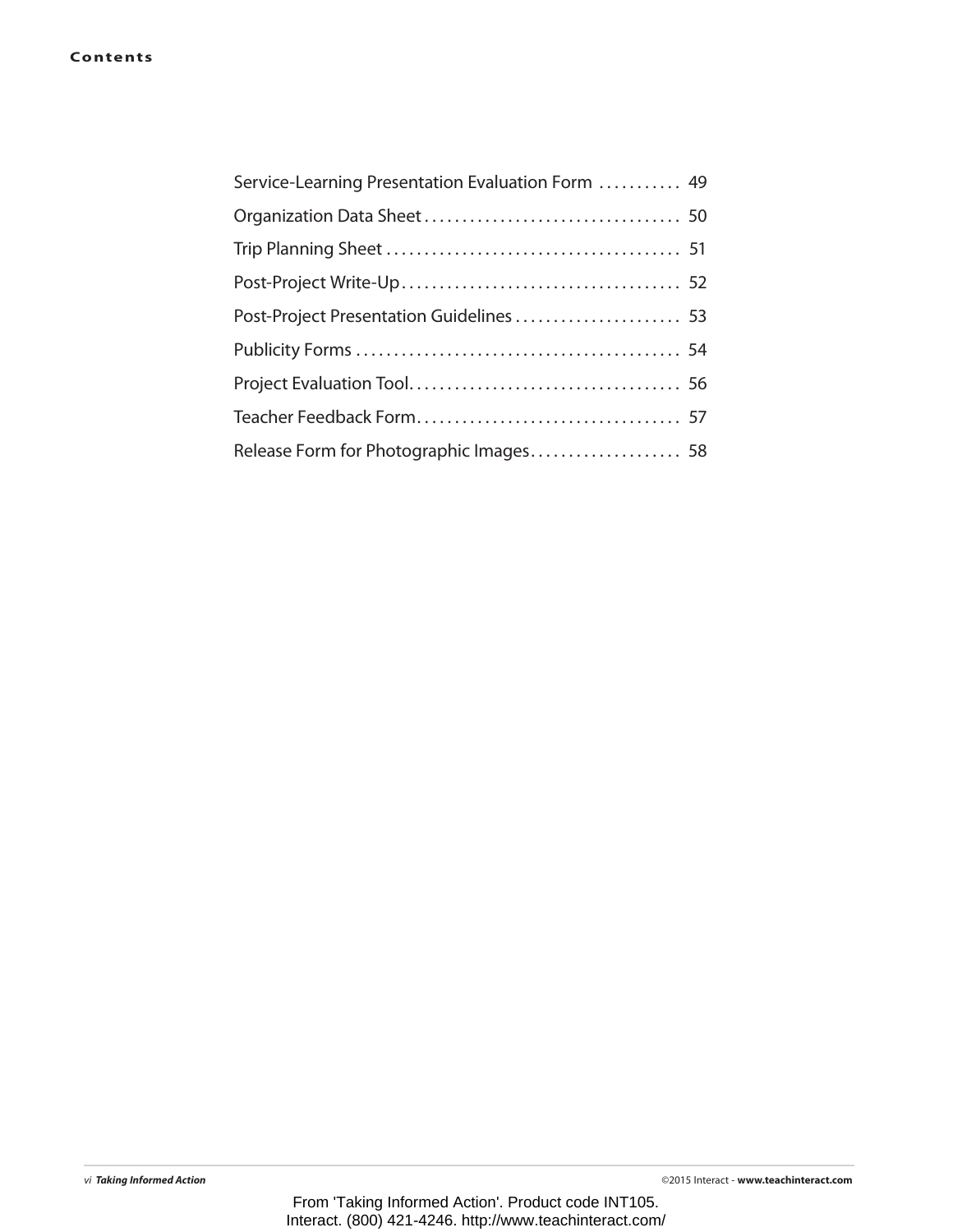

*Activity 4*

#### **Dimension 4, Communicating Conclusions and Taking Informed Action**

In Activity 4, students will pull their research information and formulate a service-learning project proposal to present to the class for approval. It is also a good idea to have students make presentations to the school's faculty, administration, and parents, especially if service-learning is not an established program at the school. If the project team is partnering with an organization, it might be a good idea for students to present their ideas to key people in the organization to gain acceptance and tips on improving their project. Once approved, students will execute the project and conduct a post-project evaluation.

In their presentations, students will review their research from Activity 2 and Activity 3 and convert the compelling question into a compelling statement, which will describe their issues, how students can best address the issue in a service-learning project, the outcomes they expect to achieve, and the processes they will take to complete the project and achieve their objectives.

### **Procedure**

#### *Presenting the Service-Learning Project Proposals*

Explain to students that in this activity, they will compile their research data from Activity 2 and Activity 3 to update and finalize answers to their compelling and supporting questions. From this, they will design a servicelearning project and formulate a multimedia presentation to the class proposing their project be chosen as a class or group project. Students can choose any method of presentation, including live-action skits, visual aids, posters, or digital presentations using Web 2.0 tools. See the Resources section for information on these tools.

- 1. Distribute the handout **Communicating Conclusions about Your Service-Learning Project** to each student. Review the directions.
- 2. Provide time for students to formulate their presentations.
- 3. After the groups have developed their presentations, distribute the handout **Service-Learning Project Execution Plan** to each group. Tell them that this handout helps them identify the steps needed to describe the procedure for their service-learning project.



administration approval is required or if a partnership needs to be formed with an outside agency for students to conduct a servicelearning project, it is a good idea that students are given some time to prepare and rehearse their presentations.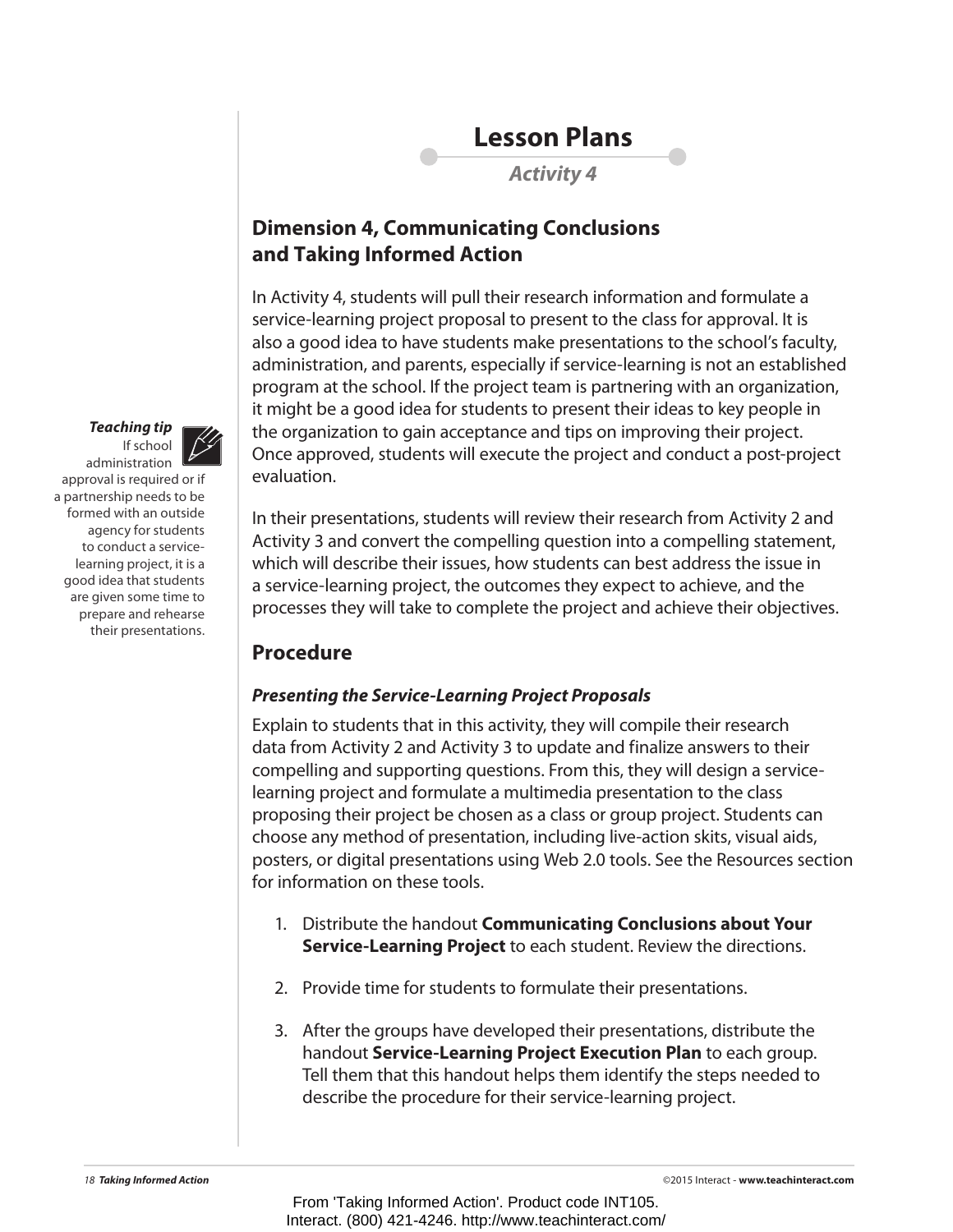- 4. Arrange a presentation schedule for students to present their servicelearning proposals to the class.
- 5. Provide time for students to make their presentations. Distribute the **Presentation Evaluation Forms** to all students in the audience, and have them complete the forms.
- 6. After all presentations are made, students can vote for one or more service-learning projects they would like to conduct.
- 7. If students need to present to other groups, including faculty and staff, the administration or district officials, or a partnering organization, allow time for students to adapt their messages to the target audience and make their presentations.

#### *Executing the Service-Learning Project*

Deciding whether students design and execute their projects completely on their own or in partnership with an organization will depend on the type of project they are envisioning, how much time and resources are available to execute the project, and how much experience they have. Some of the projects students will implement will be associated with another organization (social service or nonprofit agency, a branch of local government, or possibly a private company) engaged in a community-service program. It is not mandatory that students work with an organization to address the issue, but it might better facilitate the execution of their projects if this is the first time they have engaged in a service-learning project. Other projects might be best designed and conducted exclusively by students. Students should be encouraged to develop and execute a project where they retain as much control and participation as possible.

If working with an organization currently addressing the issue:

- 1. Have students check their research from Activity 2 to discover what organization (government, private industry, nonprofit agency, or individual) is currently addressing the issue.
- 2. Students can then check with a local organization engaged in addressing the issue to see how they may help and if their project plan would be compatible with the agency's efforts. Information on identifying these local organizations can be found in the Resources section. It's possible that a student might have to contact more than one agency to find one that aligns best to his or her project plan.



#### *Teaching tip* Remind students

that the purpose

of peer evaluation is to support the presenter's efforts. The presentation evaluation form is designed to help both the presenter and the evaluator understand the importance of including all the required data for a project and that their conclusions are credible and presented in a understandable way.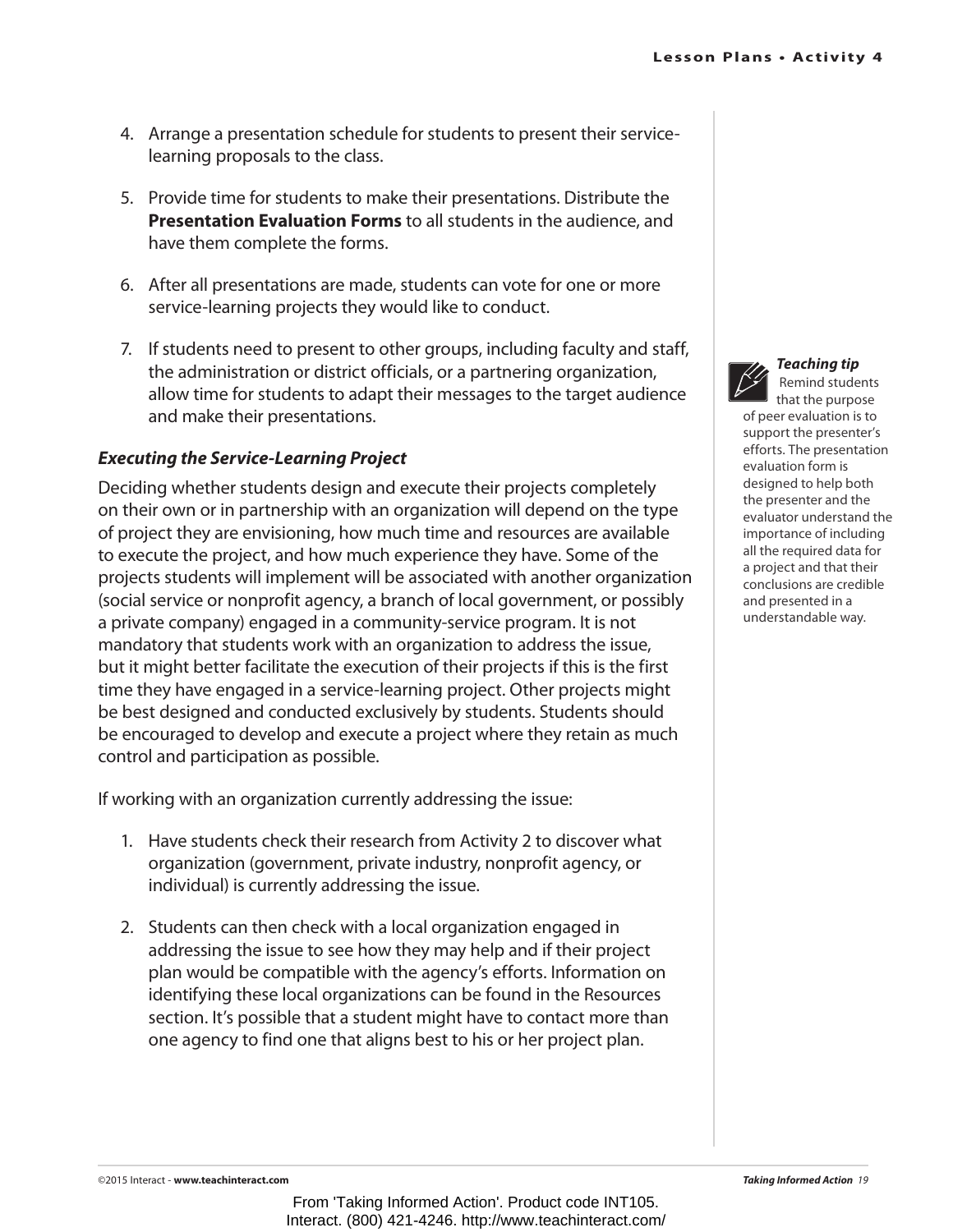- 3. Another idea is to have students offer to propose their plan to an organization to establish a partnership. This can provide valuable feedback to students on the merits of their plan and might give the organization ideas on how it can partner with students to meet its mission.
- 4. The following listed forms are included to help students plan and execute their projects when partnering with another organization. The forms may be used as needed. Schools may have their own forms, which would be used in lieu of these.
	- **Organization Data Sheet** (to record information on the organization)
	- **Trip Planning Sheet** (to plan and record information for an outof-school trip)

Just before conducting the project . . .

- 1. Share with students the **Post-Project Write-Up** document, which they will write soon after their projects are completed. Review its points, telling students to be observant while conducting the project and to take some notes. These will be helpful when students construct their post-project productions and project evaluations.
- 2. Have students take camera and/or video recording devices with them. Remind them to ask permission before taking any photos of anyone involved in the project. They also might want to have journals, notebooks, or tablets for taking notes.
- 3. Ask students to observe the facilities or surroundings of where they're working and to record their reactions. They should ask questions and talk with other people connected with the project.
- 4. Have them also observe and record how members of their team are doing while conducting the project.
- 5. Make sure students have a plan for evaluating the project. Review with students the **Project Evaluation Tool** handout. An effective evaluation cannot adequately assess the success of a project if it is not planned at the start. If students wait until the end of the project, they may not have made arrangements for data, surveys, and information needed to make a good evaluation.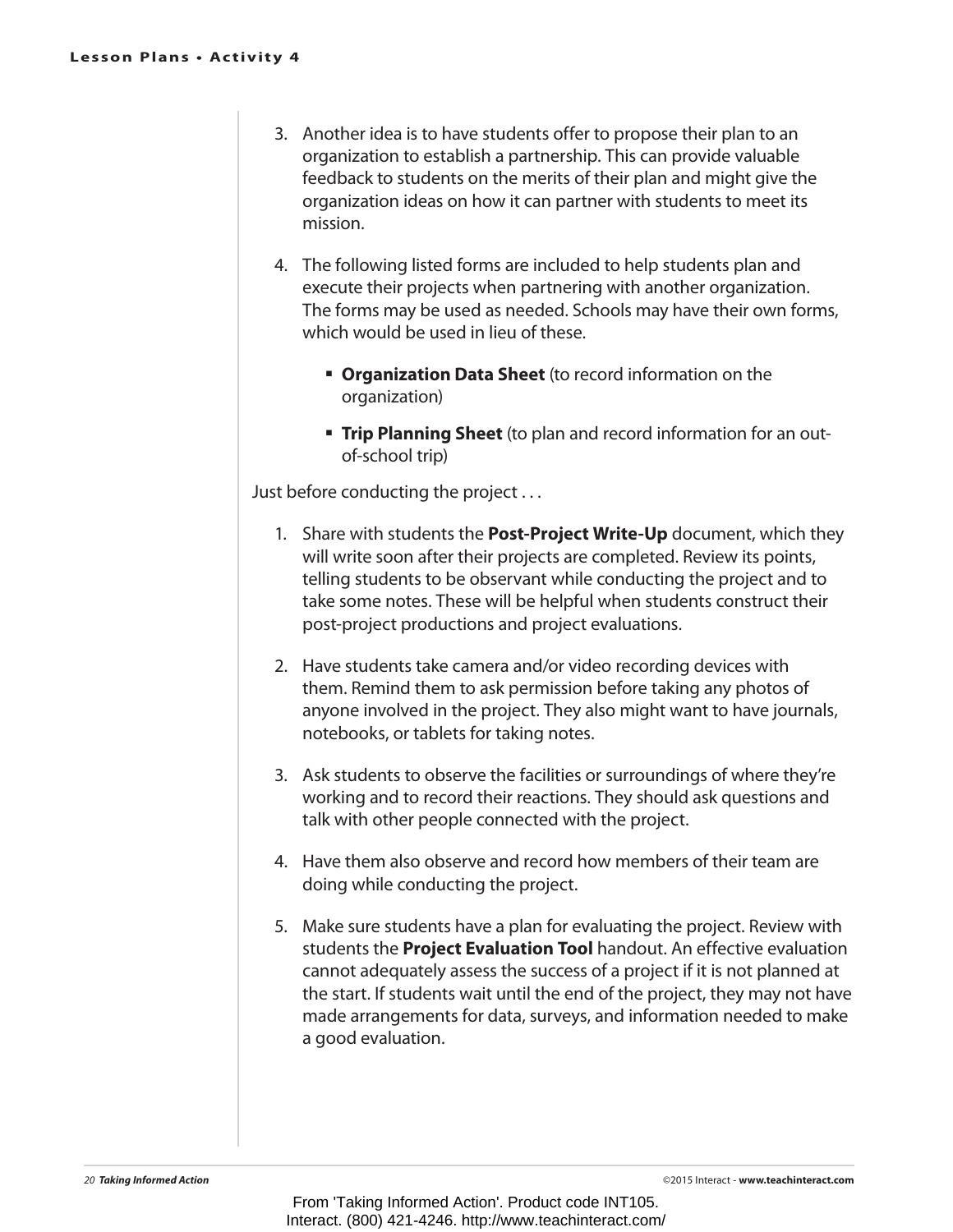While conducting the service-learning project, have fun! Although it will be important to monitor students' activities by closely checking on appropriate behavior, attire, and on following the plan, it is also essential that students feel ownership in the projects, can act on their own instincts, and execute their plans. They have put in a lot of work to get to this point, and part of their reward is to enjoy the experience and feel they have accomplished something important. Such an experience will also help them in their post-project assessment.

#### *Post-Project Production*

Explain to students that after they have conducted their projects, they are to develop public reviews that can be presented online or at a public forum. The following handouts will assist students in developing their reviews. Students should formulate presentations for public consumption. This might be for only members of the class or the school. It could be presented at an after-school function or posted online on the school's website, blog, or social media site.

- **Post-Project Write-Up**—quick summary of the project, to be completed soon after the project is completed
- • **Post-Project Presentation Guidelines**
- **Publicity Forms**—to be sent to alert the organizations about students' issue and service-learning projects
- • **Project Evaluation Tool**

#### **Alignment of Indicators from the C3 Framework: Dimension 4**

**D4.1.6-8** Construct arguments using claims and evidence from multiple sources, while acknowledging the strengths and limitations of the arguments.

**D4.2.6-8** Construct explanations using reasoning, correct sequence, examples, and details with relevant information and data, while acknowledging the strengths and weaknesses of the explanations.

**D4.3.6-8** Present adaptations of arguments and explanations on topics of interest to others to reach audiences and venues outside the classroom using print and oral technologies (e.g., posters, essays, letters, debates, speeches, and reports) and digital technologies (e.g., Internet, social media, and digital documentary).

**D4.4.6-8** Critique arguments for credibility.

**D4.4.9-12** Critique the use of claims and evidence in arguments for credibility.